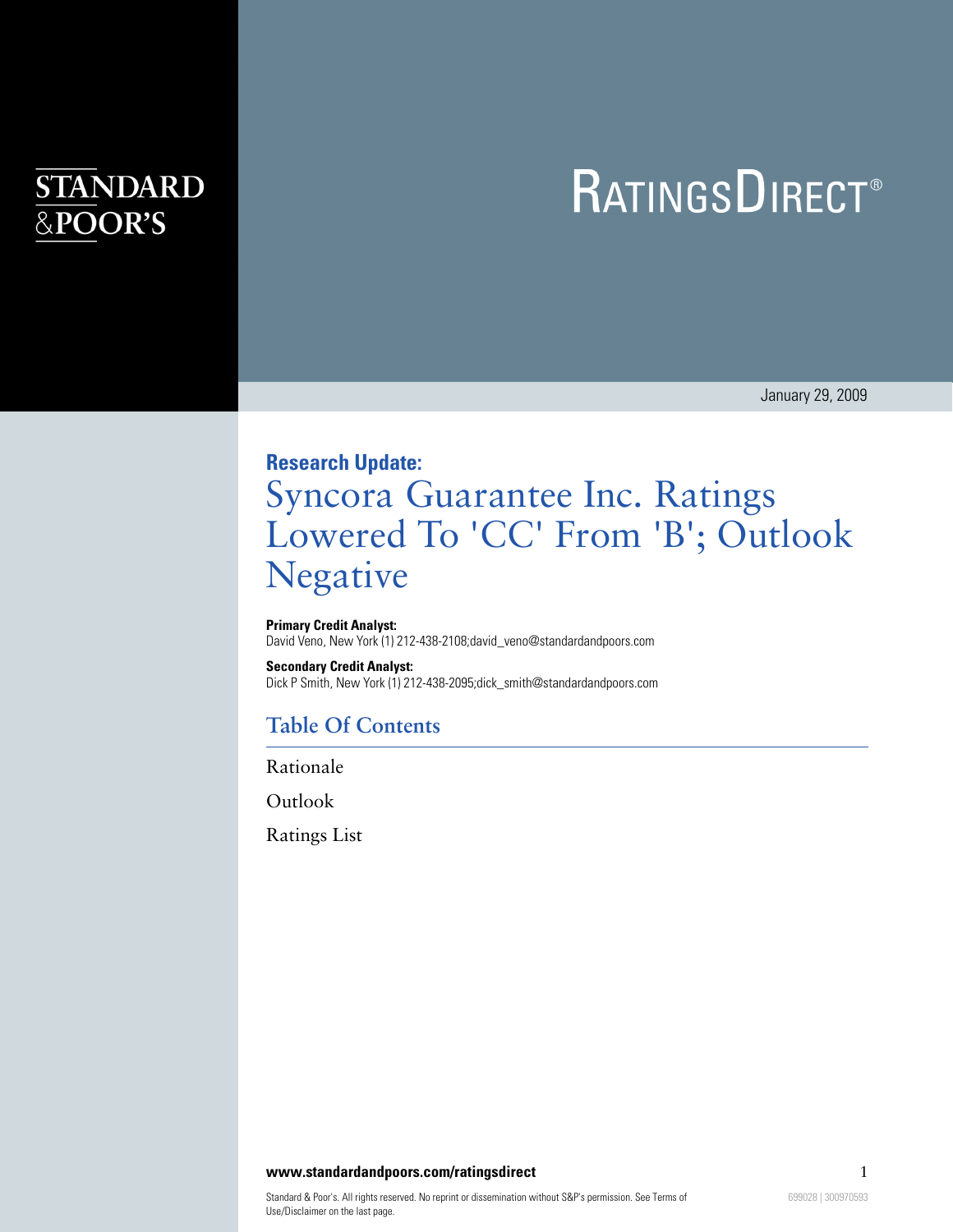## **Research Update:**

# Syncora Guarantee Inc. Ratings Lowered To 'CC' From 'B'; Outlook Negative

## <span id="page-1-0"></span>**Rationale**

On Jan. 29, 2008, Standard & Poor's Ratings Services lowered its issuer credit and financial strength ratings on Syncora Guarantee Inc. (Syncora) to 'CC' from 'B'. At the same time, Standard & Poor's removed these ratings from CreditWatch, where they were placed on Nov. 18, 2008, with developing implications. The outlook is negative.

The downgrade is the result of Standard & Poor's recent update to its distressed exchange criteria. This update includes the commutation of credit default swaps by bond insurers. Once a distressed offer or commutation is announced or otherwise anticipated, we lower the issuer credit and financial strength ratings to reflect the risk of nonpayment under a financial guarantee policy. We generally lower the ratings to 'CC' and assign a negative outlook, reflecting the possible 'SD' issuer credit rating upon completion of the commutation.

Syncora has announced that it has entered into an agreement with 17 bank counterparties to commute, terminate, amend, or restructure existing CDS and financial guarantee contracts. Standard & Poor's has taken into consideration the company's lack of meaningful advancement on the restructuring and slow progress in its negotiations with counterparties of its CDO of ABS exposure.

For the quarter ended Sept. 30, 2008, the New York Insurance Department (NYID) granted Syncora permission to release statutory basis contingency reserves on terminated polices and on policies on which the company had established case reserves. As a result, the company reported policyholders' surplus of \$83.3 million as of Sept. 30, 2008. Absent the release of contingency reserves, Syncora would have reported policyholders' surplus of \$19.1 million, well below the \$65 million minimum.

If Syncora experiences further adverse loss development on its CDO of ABS or on its 2005–2007 vintage RMBS exposure, the company could fall below the NYID minimum surplus requirement. It is unclear if the NYID would grant an additional release of contingency reserves to bolster surplus.

## <span id="page-1-1"></span>**Outlook**

The outlook is negative, reflecting the possible 'SD' issuer credit rating following the commutation and the lack of progress management has made on its commutation strategy. If management is not successful in its negotiations to develop strategic alternatives for problematic credits in its insured portfolio, we believe the financial position of the company would be impaired to a point that could lead to regulatory intervention. If management is successful in its commutation negotiations, we would lower the rating to 'SD'. After the commutation is complete, we could raise the rating if management presents a reasonably viable strategy to strengthen the company's financial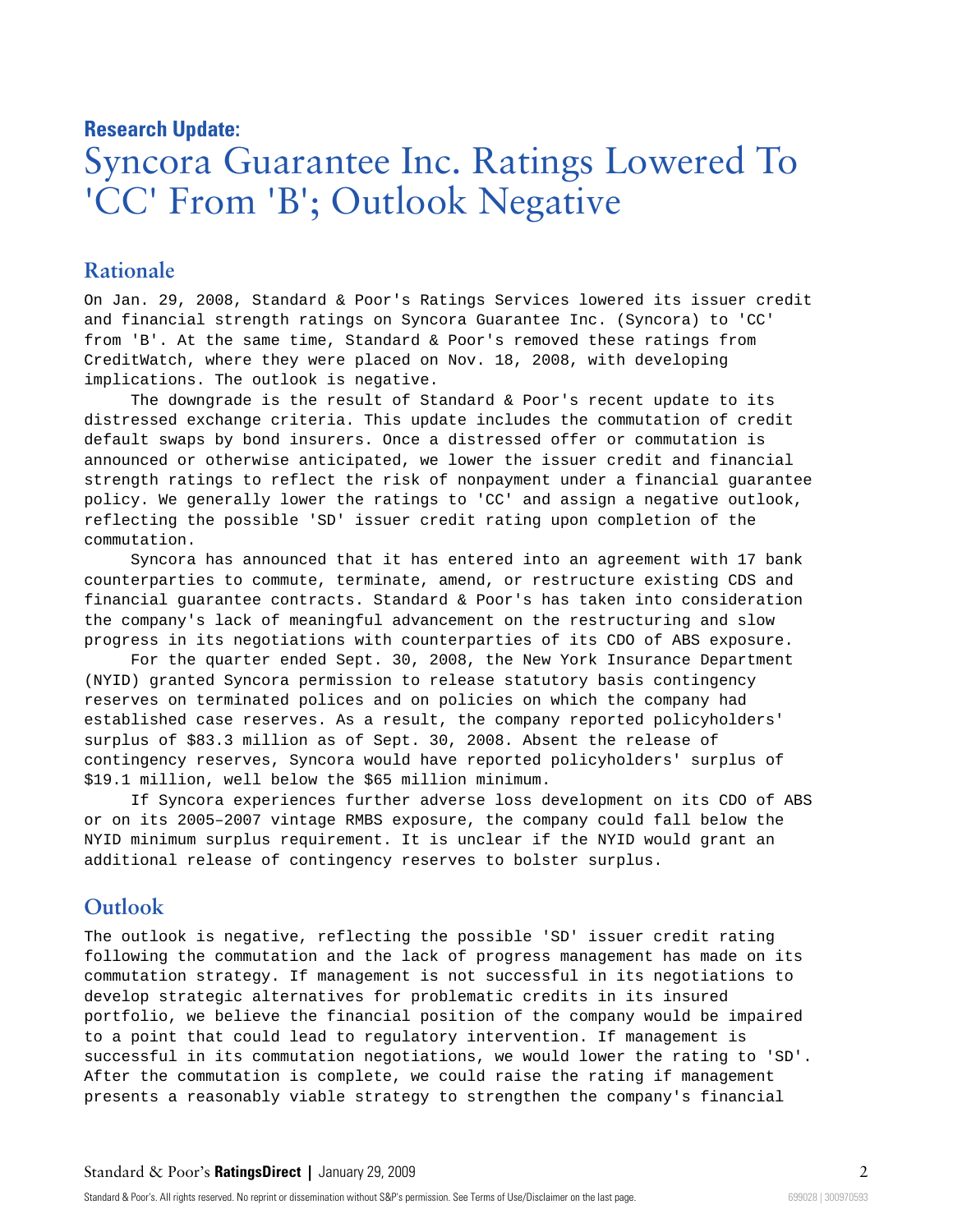<span id="page-2-0"></span>positions and protect policyholders.

## **Ratings List**

| Downgraded; CreditWatch/Outlook Action |                  |                  |
|----------------------------------------|------------------|------------------|
|                                        | To               | From             |
| Syncora Guarantee Inc.                 |                  |                  |
| Syncora Guarantee U.K. Ltd.            |                  |                  |
| Counterparty Credit Rating             |                  |                  |
| Local Currency                         | $CC/Neqative/--$ | $B/Watch$ Dev/-- |
| Financial Enhancement Rating           |                  |                  |
| Local Currency                         | CC               | $B/Watch$ Dev/-- |
| Financial Strength Rating              |                  |                  |
| Local Currency                         | $CC/Neqative/--$ | $B/Watch$ Dev/-- |
|                                        |                  |                  |

Complete ratings information is available to RatingsDirect subscribers at www.ratingsdirect.com. All ratings affected by this rating action can be found on Standard & Poor's public Web site at www.standardandpoors.com; select your preferred country or region, then Ratings in the left navigation bar, followed by Find a Rating.